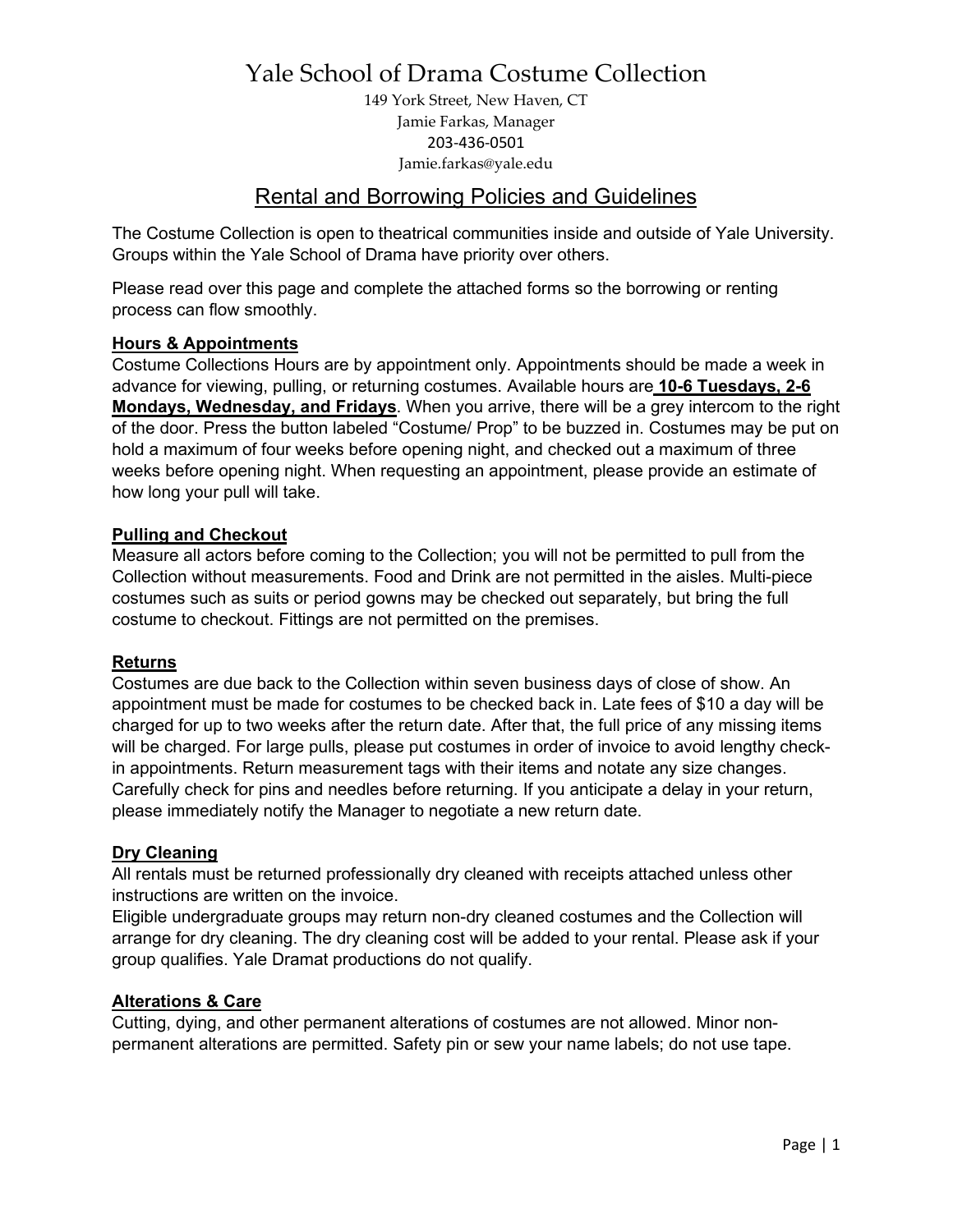149 York Street, New Haven, CT Jamie Farkas, Manager 203-436-0501 Jamie.farkas@yale.edu

#### **Payment Information**

A Rental Pricing Guide is attached at the end of this packet. More pricing is available upon request, and prices are subject to change.

#### **Yale affiliates**

The provided Workday Charging Instructions will only be processed upon the return of all items to the costume shop after dry cleaning. The provided account will be charged for any items kept out past opening night, whether or not they were used, any late fees, and any damaged or missing items.

#### **Yale undergrads**

You need to provide the following before an appointment:

- 1. Measurements of all your actors (In inches, not store sizes)
- 2. A list of all the looks you intend to pull during your appointment
- 3. Sudler/CPA grant approval: Workday charging instructions/COA emailed to me from the Head of College's Office with your costume budget

#### **\*All of these must be completed prior to your appointment.\***

#### **Yale Dramat**

You need to provide the following before an appointment:

- 1. Measurements of all your actors (In inches, not store sizes)
- 2. A list of all the looks you intend to pull during your appointment
- 3. Your designer must be present at all pulls

#### **\*All of these must be completed prior to your appointment.\***

#### **Non-Yale affiliates**

Please bring one Security Deposit check at time of pickup. A Rental Fee check covering the full rental fee of all unreturned items must be delivered by opening night. Checks may be made payable Yale University.

Security Deposits are 25% of the full value of all rented costumes, but no less than \$150. Deposits are refunded upon return of all costumes, dry cleaned, and in good condition. Damage or loss of costume will cause forfeiture of part of, or all of the deposit. Additional charges may be billed if damage or loss exceeds the deposit. Any unmade payments will be grounds for terminating rental privileges. Bounced checks are subject to a \$25 fee.

**Sales Tax:** If your company is non-profit, please fill out at Cert 119 and provide a copy of your Tax Exempt Certificated. You must pay with a check that matches the informations on the tax exempt form.

#### **Directions**

From I-91 and I-95: Take the New Haven Downtown Exit (Rt 34). Proceed onto N. Frontage Rd, and take a right onto York Street. 149 York Street is on the right, between Crown and Chapel. Call 203.436.0501 when you arrive. Please email if you are running late.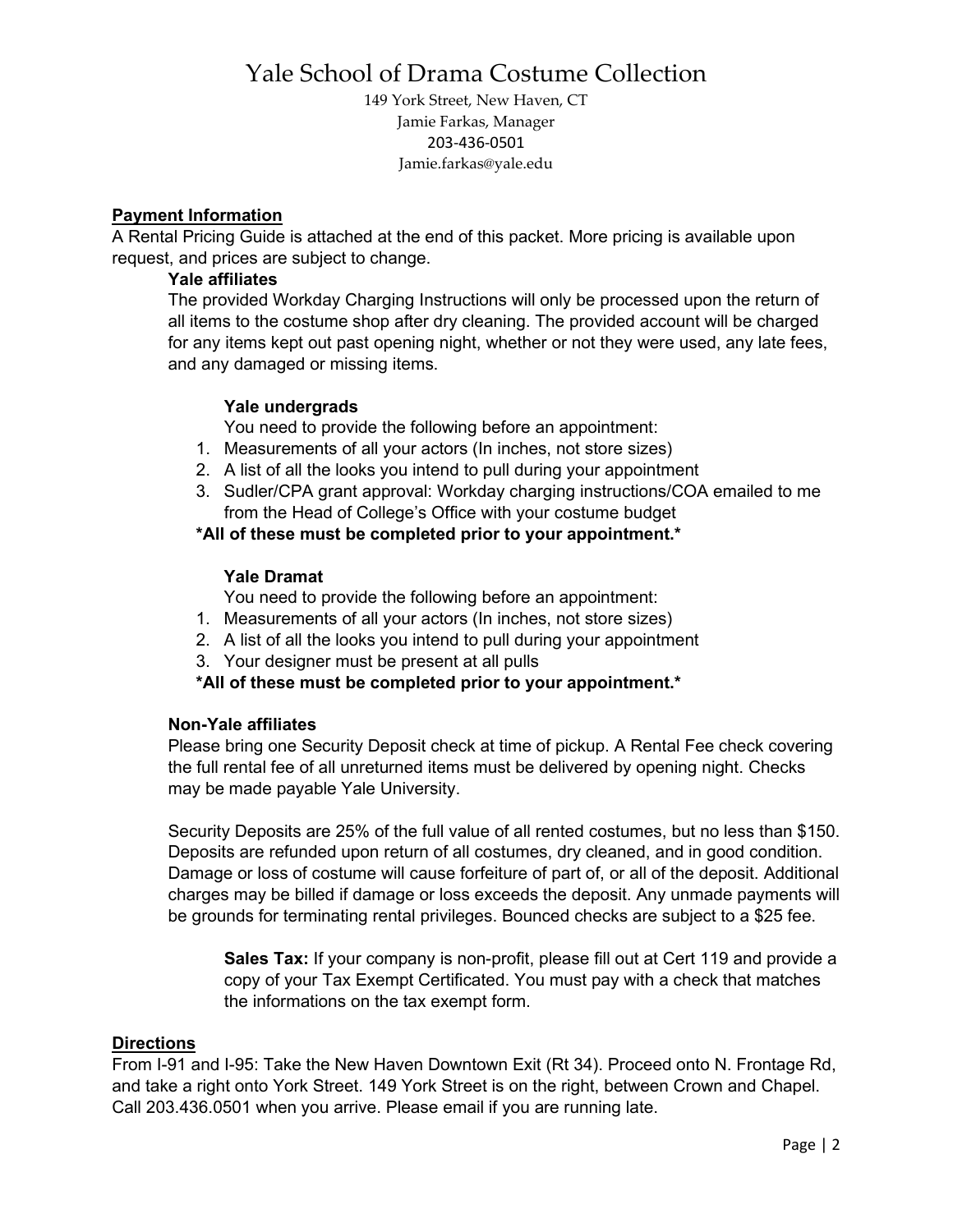149 York Street, New Haven, CT Jamie Farkas, Manager 203-436-0501 Jamie.farkas@yale.edu

### Yale Undergraduates and Dramat:

Please use the following hyperlink or copy/paste the following into your browser. You must complete this form in order to trigger a first-appointment request with the manager. [https://yalesurvey.ca1.qualtrics.com/jfe/form/SV\\_0pIt2mgX5Y389dH](https://yalesurvey.ca1.qualtrics.com/jfe/form/SV_0pIt2mgX5Y389dH)

## **All Other Renters:**

Please complete and return to me the following information prior to your first appointment.

Renter/Borrower's Name:

Cell Phone:

Production Name:

Company/College/Dept.:

Venue:

Performance Dates:

Date of first fittings:

Name of person running wardrobe during the show:

Do you have all actor's measurements: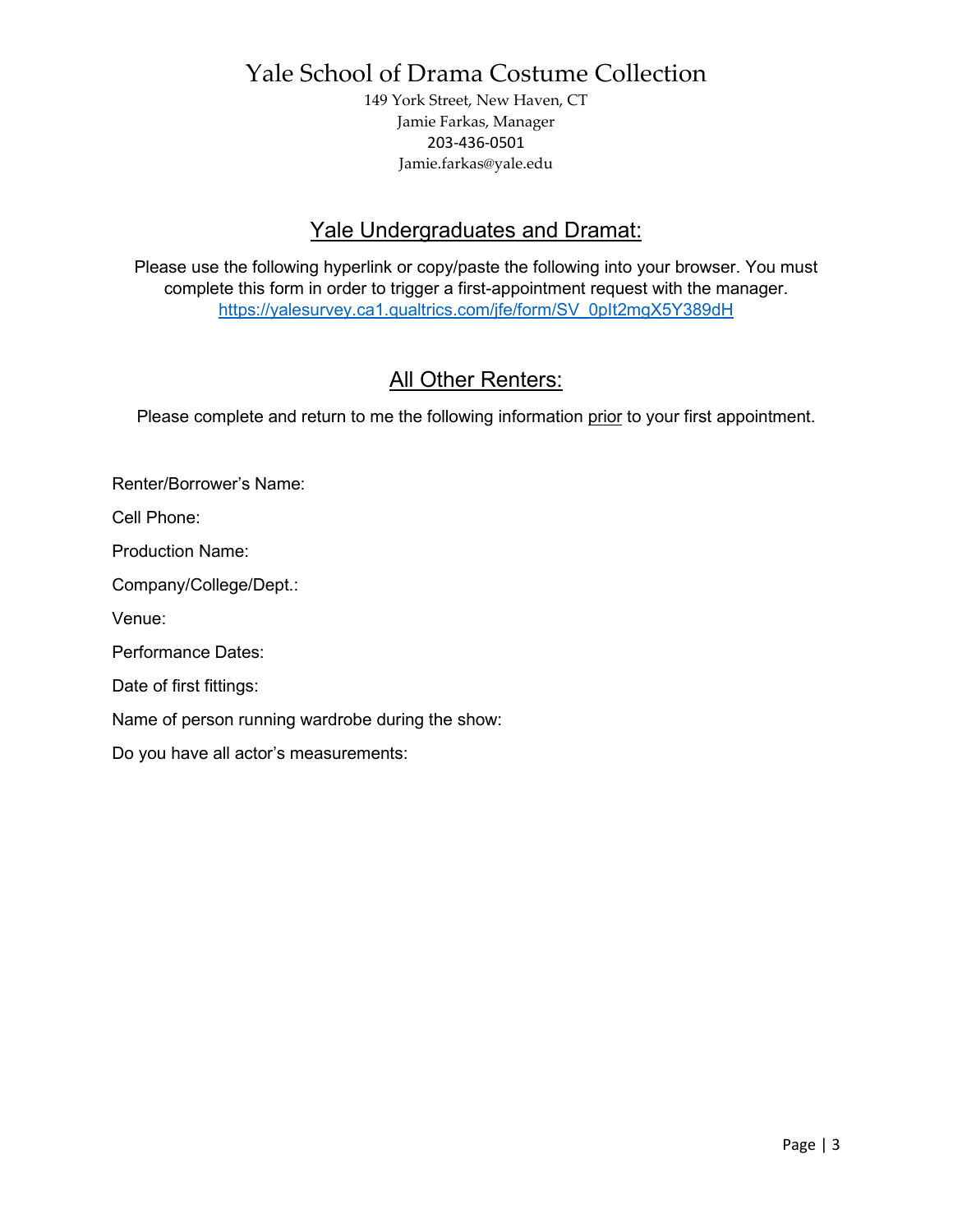149 York Street, New Haven, CT Jamie Farkas, Manager 203-436-0501 Jamie.farkas@yale.edu

### Rental Pricing Info

### **BASICS**

| Jacket and Blazers - contemporary      | \$24      |
|----------------------------------------|-----------|
| <b>Pants and Slacks</b>                | \$11      |
| <b>Vests</b>                           | \$11      |
| <b>Blouses, Shirts, Sweaters</b>       | \$11      |
| Suits - 2/3 piece                      | \$32/\$43 |
| Cutaways, Tux, Tails                   | \$27      |
| Robes, Kimonos                         | \$22      |
| Coats, Overcoats, Raincoats, Capes     | \$22      |
| Dresses, Contemporary- Casual / Formal | \$25/\$40 |

### **ACCESSORIES**

| Hats, Headpieces                                                        | $$11-30$ |
|-------------------------------------------------------------------------|----------|
| Aprons. Gloves, Scarves, Purses                                         | $$6-16$  |
| Nightgowns, Pajamas                                                     | $$6-16$  |
| <b>Shoes</b>                                                            | $$6-16$  |
| Neckties, Bowties, Belts, Cummerbunds, Suspenders, Socks, Handkerchiefs | $$3-7$   |
|                                                                         |          |

### **PERIOD**

| <b>Doublets</b>                                     | \$25    |
|-----------------------------------------------------|---------|
| <b>Frock Coat</b>                                   | \$27    |
| Pants, Fancy                                        | \$22    |
| Pants, Distressed/Basic                             | \$11    |
| Hats                                                | \$16    |
| <b>Bodice</b>                                       | \$22    |
| <b>Skirt</b>                                        | \$25    |
| Petticoat                                           | \$16    |
| Gowns                                               | \$75    |
| Suits (Men's)                                       | \$70    |
| Accessories - undergarment, shoes, headpieces, hats | \$16-48 |

#### **MILITARY UNIFORMS**

| <b>Jackets</b> | \$27     |
|----------------|----------|
| Pants          | \$11     |
| <b>Hats</b>    | $$11-32$ |

### **FANTASY - CIRCUS & COMMEDIA**

| Costume pieces                        | $$27-80$ |
|---------------------------------------|----------|
| Accessories - hats, wigs, masks, etc. | $$11-32$ |